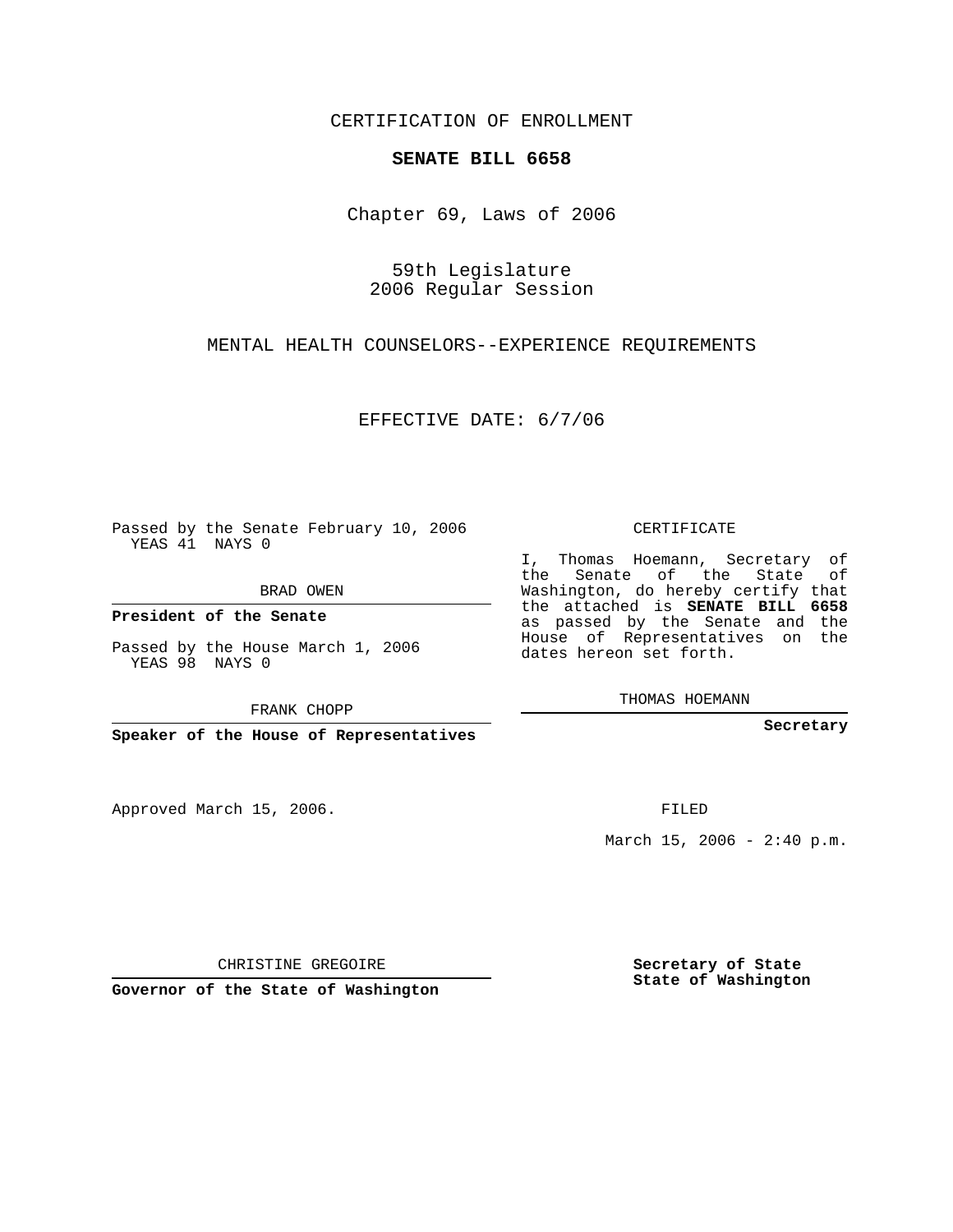## **SENATE BILL 6658** \_\_\_\_\_\_\_\_\_\_\_\_\_\_\_\_\_\_\_\_\_\_\_\_\_\_\_\_\_\_\_\_\_\_\_\_\_\_\_\_\_\_\_\_\_

\_\_\_\_\_\_\_\_\_\_\_\_\_\_\_\_\_\_\_\_\_\_\_\_\_\_\_\_\_\_\_\_\_\_\_\_\_\_\_\_\_\_\_\_\_

Passed Legislature - 2006 Regular Session

**State of Washington 59th Legislature 2006 Regular Session**

**By** Senators Thibaudeau and Deccio

Read first time 01/18/2006. Referred to Committee on Health & Long-Term Care.

 AN ACT Relating to experience requirements for licensed mental health counselors; and amending RCW 18.225.090.

BE IT ENACTED BY THE LEGISLATURE OF THE STATE OF WASHINGTON:

 **Sec. 1.** RCW 18.225.090 and 2003 c 108 s 1 are each amended to read as follows:

 (1) The secretary shall issue a license to any applicant who demonstrates to the satisfaction of the secretary that the applicant meets the following education and experience requirements for the applicant's practice area.

(a) Licensed social work classifications:

(i) Licensed advanced social worker:

 (A) Graduation from a master's or doctorate social work educational program accredited by the council on social work education and approved 14 by the secretary based upon nationally recognized standards;

(B) Successful completion of an approved examination;

 (C) Successful completion of a supervised experience requirement. The experience requirement consists of a minimum of three thousand two hundred hours with ninety hours of supervision by a licensed independent clinical social worker or a licensed advanced social worker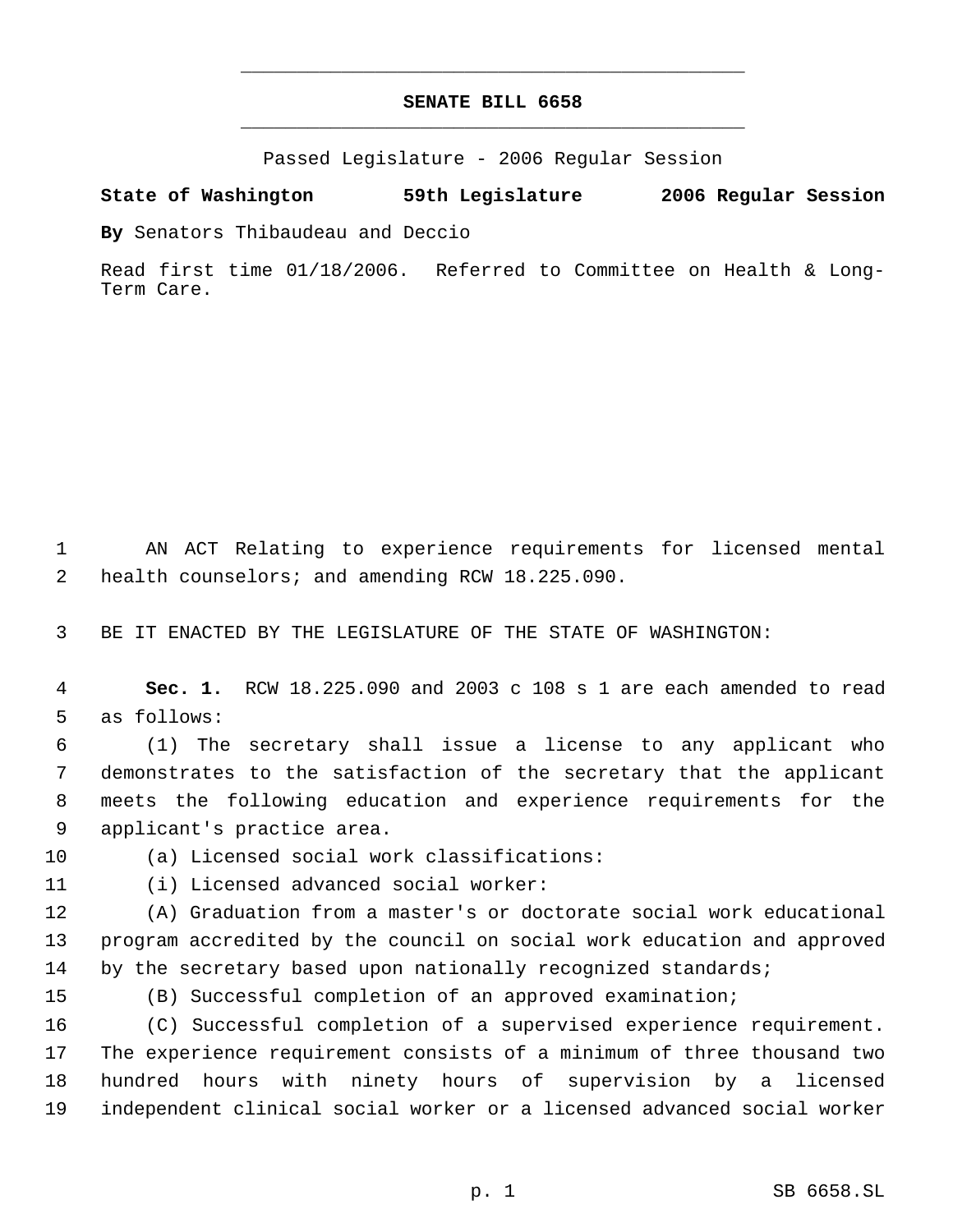who has been licensed or certified for at least two years. Of those hours, fifty hours must include direct supervision by a licensed advanced social worker or licensed independent clinical social worker; the other forty hours may be with an equally qualified licensed mental health practitioner. Forty hours must be in one-to-one supervision and fifty hours may be in one-to-one supervision or group supervision. Distance supervision is limited to forty supervision hours. Eight hundred hours must be in direct client contact; and

 (D) Successful completion of continuing education requirements of thirty-six hours, with six in professional ethics.

(ii) Licensed independent clinical social worker:

 (A) Graduation from a master's or doctorate level social work educational program accredited by the council on social work education and approved by the secretary based upon nationally recognized standards;

(B) Successful completion of an approved examination;

 (C) Successful completion of a supervised experience requirement. The experience requirement consists of a minimum of four thousand hours of experience, of which one thousand hours must be direct client contact, over a three-year period supervised by a licensed independent clinical social worker who has been licensed or certified for at least five years and who has had at least one year of experience in supervising the clinical social work practice of others, with supervision of at least one hundred thirty hours by a licensed mental health practitioner. Of the total supervision, seventy hours must be with an independent clinical social worker meeting the qualifications 27 under this subsection  $(1)(a)(ii)(C)$ ; the other sixty hours may be with an equally qualified licensed mental health practitioner. Sixty hours must be in one-to-one supervision and seventy hours may be in one-to- one supervision or group supervision. Distance supervision is limited to sixty supervision hours; and

 (D) Successful completion of continuing education requirements of thirty-six hours, with six in professional ethics.

(b) Licensed mental health counselor:

 (i) Graduation from a master's or doctoral level educational program in mental health counseling or a related discipline from a college or university approved by the secretary based upon nationally recognized standards;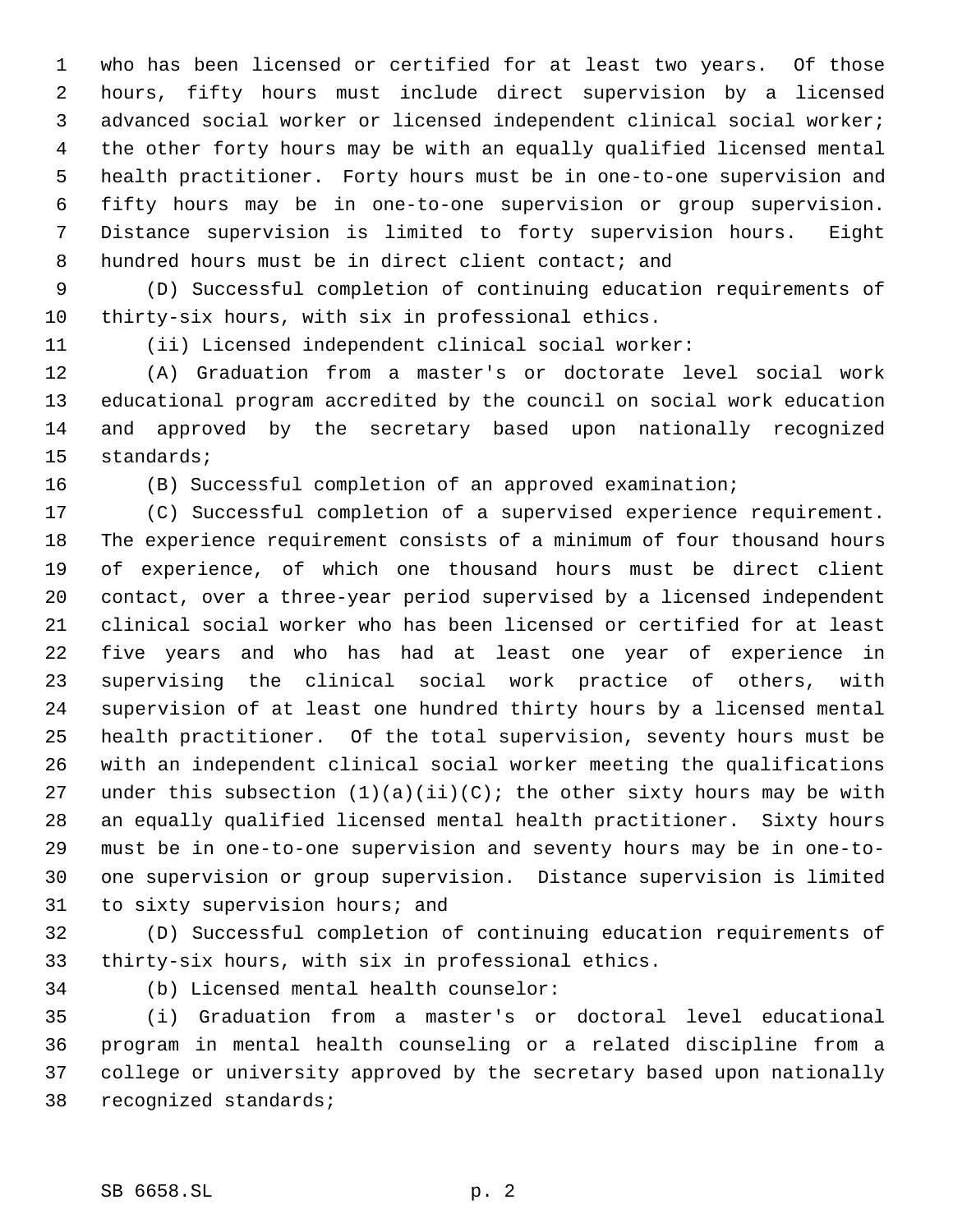(ii) Successful completion of an approved examination;

 (iii) Successful completion of a supervised experience requirement. The experience requirement consists of a minimum of thirty-six months full-time counseling or three thousand hours of postgraduate mental health counseling under the supervision of a qualified licensed mental health counselor or equally qualified licensed mental health practitioner, in an approved setting. The three thousand hours of required experience includes a minimum of one hundred hours spent in immediate supervision with the qualified licensed mental health counselor, and includes a minimum of one thousand two hundred hours of direct counseling with individuals, couples, families, or groups; and

 (iv) Successful completion of continuing education requirements of thirty-six hours, with six in professional ethics.

(c) Licensed marriage and family therapist:

 (i) Graduation from a master's degree or doctoral degree educational program in marriage and family therapy or graduation from an educational program in an allied field equivalent to a master's degree or doctoral degree in marriage and family therapy approved by 19 the secretary based upon nationally recognized standards;

(ii) Successful passage of an approved examination;

 (iii) Successful completion of a supervised experience requirement. The experience requirement consists of a minimum of two calendar years of full-time marriage and family therapy. Of the total supervision, one hundred hours must be with a licensed marriage and family therapist with at least five years' clinical experience; the other one hundred hours may be with an equally qualified licensed mental health practitioner. Total experience requirements include:

 (A) A minimum of three thousand hours of experience, one thousand hours of which must be direct client contact; at least five hundred hours must be gained in diagnosing and treating couples and families; plus

 (B) At least two hundred hours of qualified supervision with a supervisor. At least one hundred of the two hundred hours must be one- on-one supervision, and the remaining hours may be in one-on-one or group supervision.

 Applicants who have completed a master's program accredited by the commission on accreditation for marriage and family therapy education